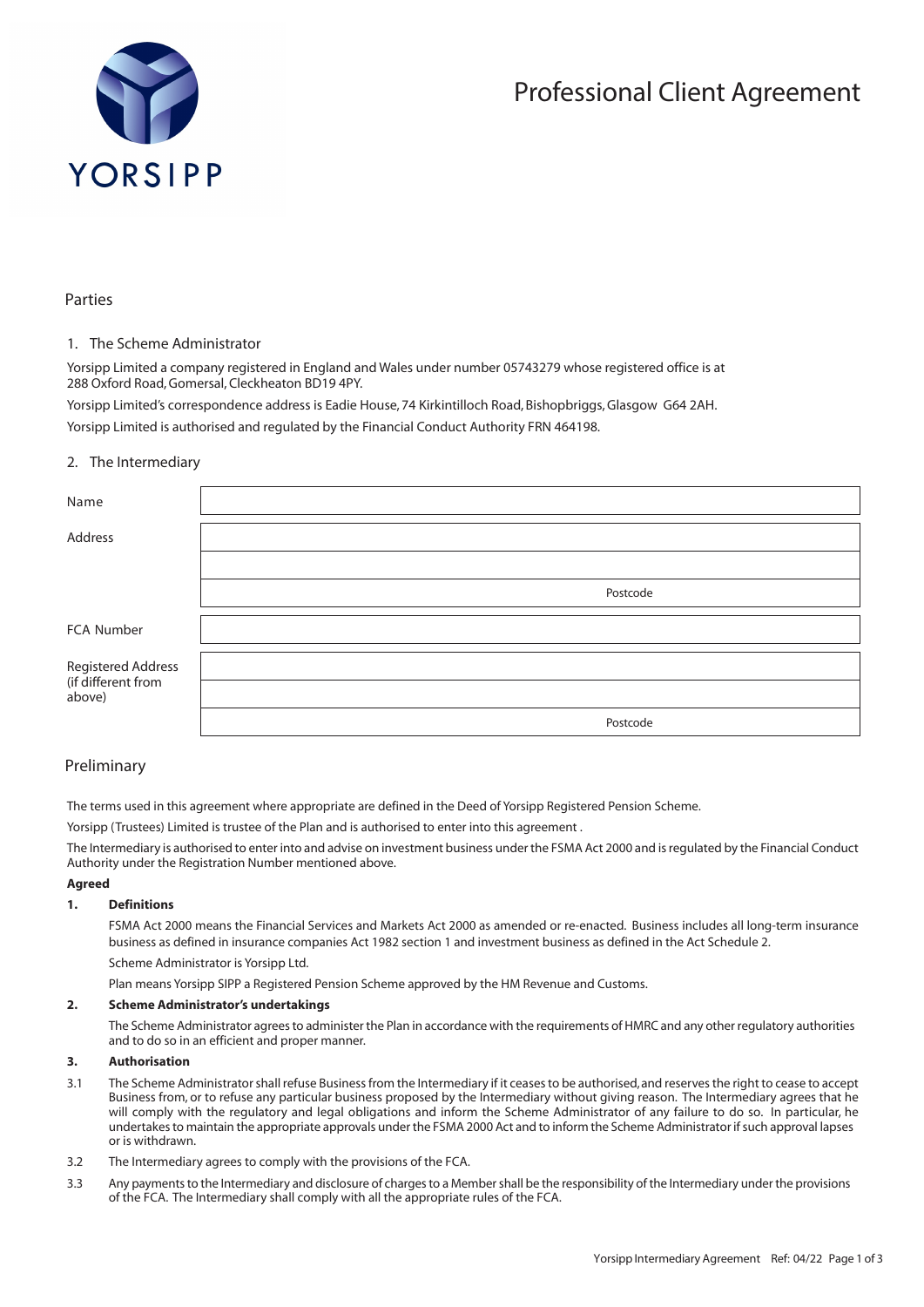## **4 Agency**

- 4.1 The Intermediary may act as principal only if so authorised under the Act. The Intermediary may act as an agent of the Scheme Administrator only to the extent if any that he is permitted by the Scheme Administrator in writing.
- 4.2 Except as above and except in relation to the personal responsibilities of the Intermediary in this Agreement the Intermediary shall be the agent of the Member but the provisions in relation to payments apply whether or not the Intermediary receives payment from the Member.
- 4.3 By virtue of 4.2 above, the Intermediary is a professional client of Yorsipp Limited.

## **5 Payments**

- 5.1 The Scheme Administrator is entitled without prior notice to the Intermediary to cancel in whole or in part any contract in respect of which payment remains overdue. The provision is not affected by any requirement to serve a cancellation notice in respect of the transaction in question.
- 5.2 If the Intermediary has undertaken to a Member to pass monies to the Scheme Administrator the Intermediary shall do so promptly.
- 5.3 Any charges (as separately agreed in writing) due to the Intermediary and deductible from the Plan by prior agreement shall be paid by the Scheme Administrator promptly to the Intermediary so long as the contract remains in force and the Intermediary continues to act for the Member in relation to this contract, subject to any lien on or deducted for any monies owing to the Scheme Administrator or Trustees as appropriate.
- 5.4 The Intermediary's charges shall cease to be payable by the Scheme Administrator in the event that the Intermediary loses authorisation under the Act, ceases to be an agent for the Member, dies, becomes bankrupt, compounds with or assigns his estate or effect for the benefit of creditors, has his goods seized in execution or where the Intermediary is a company goes into liquidation or receivership or is subject to an administration order.

## **6. Fees**

- 6.1 The Intermediary shall arrange and ensure that each Member shall pay to the Scheme Administrator the appropriate administration fees for the duration of the Membership.
- 6.2 The fees shall be amended from time to time.

## **7. Indemnity**

- 7.1 On request by the Intermediary (and where the Scheme Administrator agrees) the Scheme Administrator will pay the Intermediary's charges in respect of the Plan as set out subject to any lien or set off that is appropriate in a reasonable time.
- 7.2 The Intermediary shall indemnify and keep indemnified the Scheme Administrator from all loss resulting to the Scheme Administrator arising from
	- (a) any failure by the Intermediary to comply with the provisions of the Act any regulations made thereunder the FCA; or
	- (b) any breach by the Intermediary of any of the provisions of this Agreement including, without limitation any failure to provide promptly and accurately the information required under this agreement;
	- (c) any other acts or omissions on the part of the Intermediary.

# **8. Investments**

- 8.1. Notwithstanding any provision in any investment agreement to the contrary, the liability of Yorsipp (Trustees) Limited shall be limited at all times to the value of the assets held by it in respect of the relevant member's self-invested personal pension.
- 8.2. When instructing or recommending investments, the Intermediary shall not permit any investment for a member's self-invested personal pension which would either:
- (a) fall outside of the Financial Conduct Authority's list of standard assets for Self-Invested Personal Pensions (from time to time) or have not been approved in advance by Yorsipp and which are (i) Unlisted UK Shares, being shares in a company incorporated in the UK, which are not listed on either the London Stock Exchange or the London Stock Exchange Alternative Investment Market, or a recognised overseas investment exchange or (ii) an Exempt Property Unit Trust established in accordance with the provisions of section 235 of the Financial Services and Markets Act 2000 or (iii) Cash Deposits exceeding 30 days with a UK regulated financial institution; or
- (b) result in the Member's self-invested personal pension holding Taxable Property, as defined in Schedule 29A Part 2 of the Finance Act 2004; or
- (c) result in the Member's self-invested personal pension holding shares in any UK or overseas company where the Member is a Controlling Director, or has Control of the company either alone or with Associated Persons. Controlling Director is as defined in paragraph (b) of section 452 of the Corporation Tax Act 2010, Control is as defined in section 1124 of the Corporation Tax Act 2010, and Associated Persons means any member of the pension scheme, any person connected with such a member, any arrangement (under that or another pension scheme) relating to a member of the pension scheme, any arrangement (under that or another pension scheme) relating to a person connected to such a member, any associated pension scheme; or
- (d) result in Yorsipp (Trustees) Limited holding shares that would give them Control of any UK or overseas company, where Control is as defined in section 1124 of the Corporation Tax Act 2010.
- 8.3. Before making any investment that falls under 8.2 (a) (i) (ii) or (iii) above, the Intermediary must obtain prior approval from Yorsipp(Trustees)Limited.
- 8.4. In the event of any investment being made in respect of a Member's self-invested personal pension which would be in breach of the restrictions set out in section 8.2 of this agreement (either at the outset or subsequently), the Intermediary shall inform Yorsipp immediately of this and of the nature of such breach. If Yorsipp is advised, or otherwise becomes aware, that any investment made in respect of a Member'sself-invested personal pension breaches the restrictions set out in 8.2 of this agreement, they will require action to be taken to sell the relevant asset(s) as soon as practicable.

Any penalties, tax charges, fines, levies, costs and/or expenses that arise from investments made in breach of the restrictions set out in section8.2 of this agreement and/or their subsequent sale in accordance with the foregoing paragraph will be paid from the Member's self-invested personal pension. Neither Yorsipp Limited nor any connected or associated company will be liable for any such penalties, tax charges, fines, levies, costs and/or expenses.